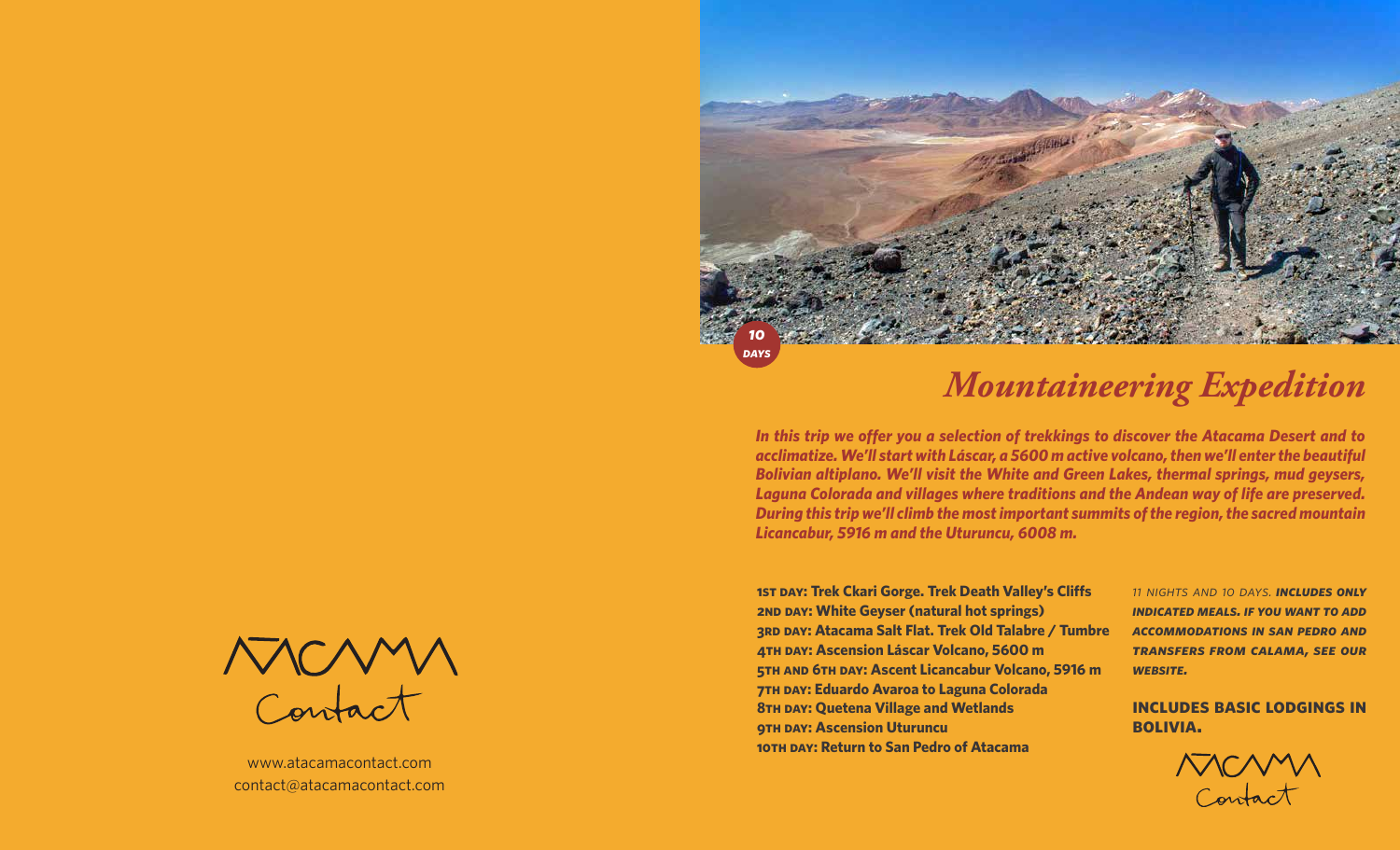MCMM

## *Trek Ckari Gorge, Moon Valley. Afternoon, Death Valley Cliffs.*

**day 01**



We start our excursion from San Pedro de Atacama, we go to the viewpoint of Ckari where we have a panoramic view of the Atacama basin, from here we start our trek down a dune to then cross the salt mountain range through a narrow gorge and several salt caves. After about 2 hours of hiking we come trough the other side and take the vehicle to visit the Moon Valley.

Return to San Pedro of Atacama. You are free for lunch in town.

Distance: 45 km. Trek Ckari: 5.3 km. Trek Cliffs: 7.3 km. Altitude: 2500 m.

Accommodations: In hotel, San Pedro of Atacama Foods: Breakfast at hotel + Snacks.

MCMM

*Trek Ckari Gorge, Moon Valley. Afternoon, Death Valley Cliffs.* 

**morning afternoon**



We board the vehicle and head to an abandoned herding trail, we begin our 3-hour trek through the Salt Range, as we ascend we see to a panoramic view of the Catarpe valley. We'll cross a tunnel and emerge on the Mars (or Death) Valley Cliffs. We skirt these cliffs enjoying the Andes Mountain Range on the horizon and descend through huge dunes.

Return to San Pedro of Atacama.

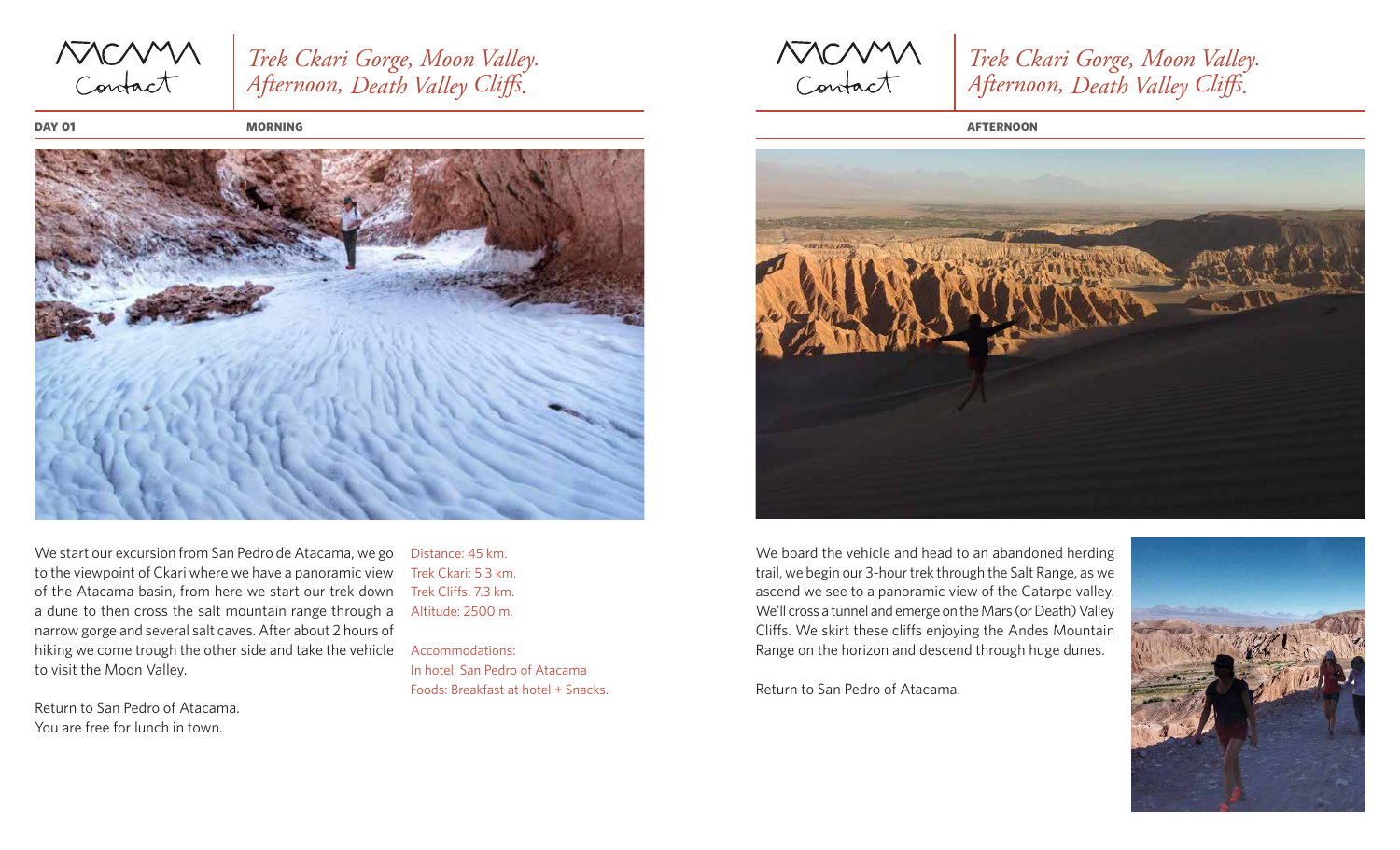NOMM<br>Contact

## *Trek White Geyser, Natural Hot Springs.*

**day 02**



We drive north directly to the geysers, on the way back we'll enjoy vast and varied landscapes. We'll see the wetlands of Putana, overflowing with life and we'll pass by the town of Machuca. Excellent excursion to observe the variety of Difficulty: Easy / Intermediate altiplanic fauna and bird watching.

From the Tatio Geysers we begin our journey through the geothermal field following paths made by the vicuñas, this takes us to a valley rich in underground thermal waters, from there we start a trek to the White Geyser, finding several pools where we can enjoy a thermal bath. Then we go down for lunch in Putana.

Return to your hotel in San Pedro de Atacama.

Distance: 195 km. Trek White Geyser: 4.2 km. Altitude: 4300 m.

.

Accommodations: In hotel, San Pedro (2500 m). Meals: Breakfast or Lunch + Snacks.

MCMM

*Chaxa Lake, Atacama Salt Flat. Trek Old Talabre / Tumbre.*

**day 03**



We travel southwards along the Salt Flat, until we reach the village of Toconao where we'll see varied fruit crops and a church that is National Monument. We'll continue to the Chaxa Lake in the Atacama Salt Flat. Here we'll see flamingos and talk about the particular geology of the place. We'll have lunch here.

We then drive up the Andes Range and we ascend until the old town of Talabre abandoned due to the bombardment of pyroclasts or tephra from the Láscar Volcano. From here we begin our trek, observing the remains of this settlement and strange rock formations, until we reach a traditional grazing site. We camp and spend the night.

Distance: 110 km. Trek Talabre V. / Tumbre: 5,4 km. Height: 3560 to 3870 masl. Difficulty: Intermediate

Accommodations:

In camp, Tumbre (3870 m). Meals: Breakfast at your hotel + Lunch + Dinner + Snacks.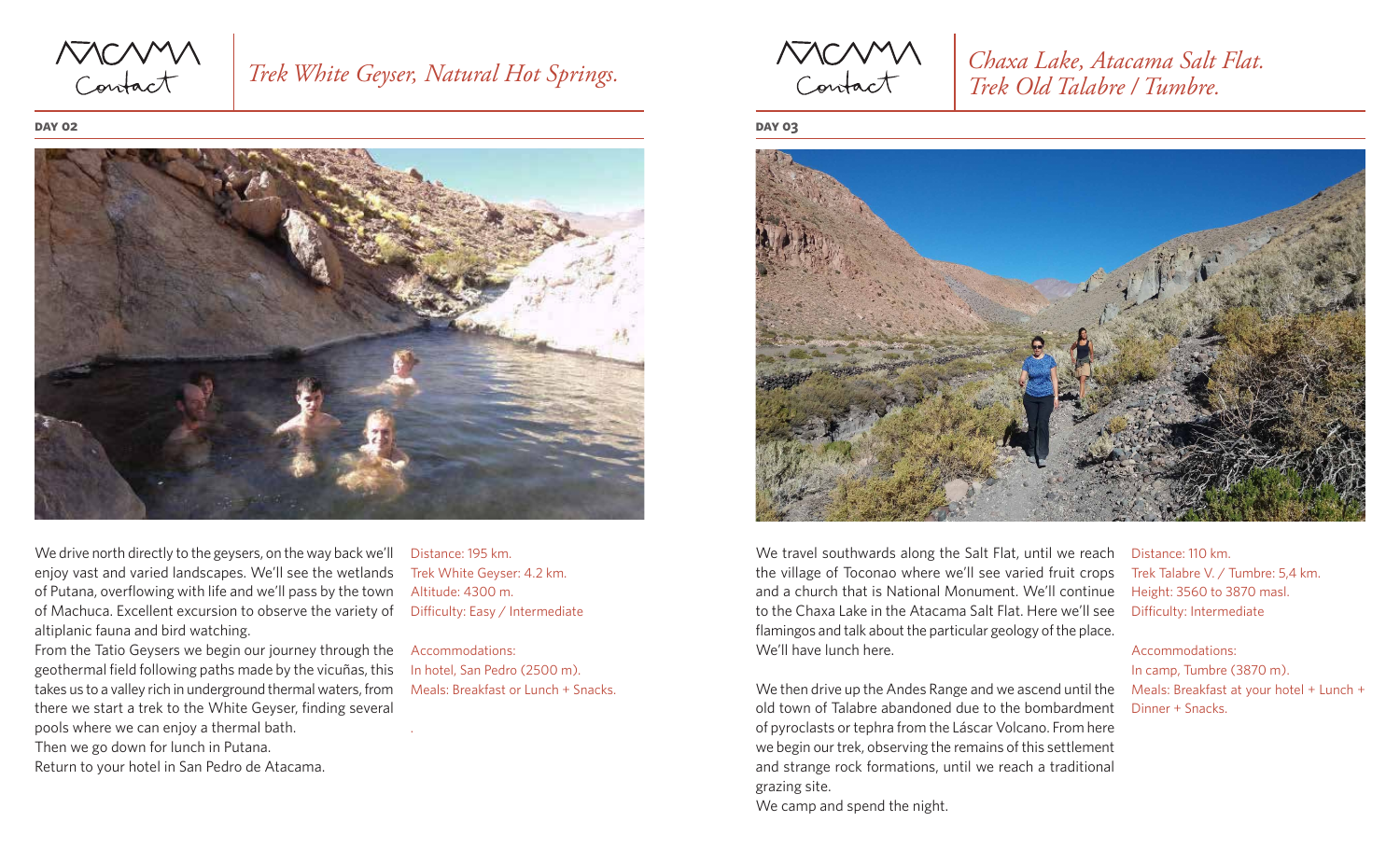

### *Ascension Láscar Active Volcano, 5600 m.*

#### **day 04**



Ascension of the active volcano Láscar 5600 m. Approx. duration 5h. We drive up to Lejía Lake where we admire the reflection of the mountains in its huge mirror of water. Here we to begin our ascent. Láscar has presented around 30 explosive eruptions since the 19th century, making it the most active volcano in northern Chile. The last event occurred between the years 2005 and 2006. Its summit has 6 craters, being the central the one that has presented activity during the last centuries. The current state of the volcano is characterized by the persistent emission of gases, with high levels of sulfur dioxide. During this ascent we can reach the edge of the huge active crater.

Car Distance: 150 km. Accommodations: In hotel, San Pedro. Meals: Breakfast + Lunch + Snacks.

Start: 4800 m. Summit: 5560 m. Walking distance: 3,3 km. Height Difference / Rise: 760 m.

MCMM

## *Licancabur Volcano, 5916 msnm.*

**days 05 - 06 chile, san pedro de atacama / bolivia, parque eduardo avaroa**



From San Pedro of Atacama we go up to the Bolivian border, and settle in a refuge in the Bolivian, Park Eduardo Avaroa. In the afternoon we walk around the White Lake and then 1. In refuge of the park E. Avaroa. have dinner at the refuge.

The next day we wake up and take a 4x4 vehicle to reach the base of the volcano where we find ruins of an old abandoned Inca Tambo. From there we begin our ascent of about 6 hours until the 5916 meters high summit. This is a demanding mountain with incredible views of the White and the Green Bolivian Lakes as well as the Atacama Salt Flat basin.

Return to Eduardo Abaroa refuge.

Car Distance: 40 km. Accommodations: 2. In hotel, San Pedro (2500 m). Meals: Breakfast + Lunch (or walking rations) + Supper + Snacks.

Start: 4630 m. Summit: 5916 m. Walking Distance: 3.8 km. Height Difference / Rise: 1286 m. Duration approx: 6-5 hours.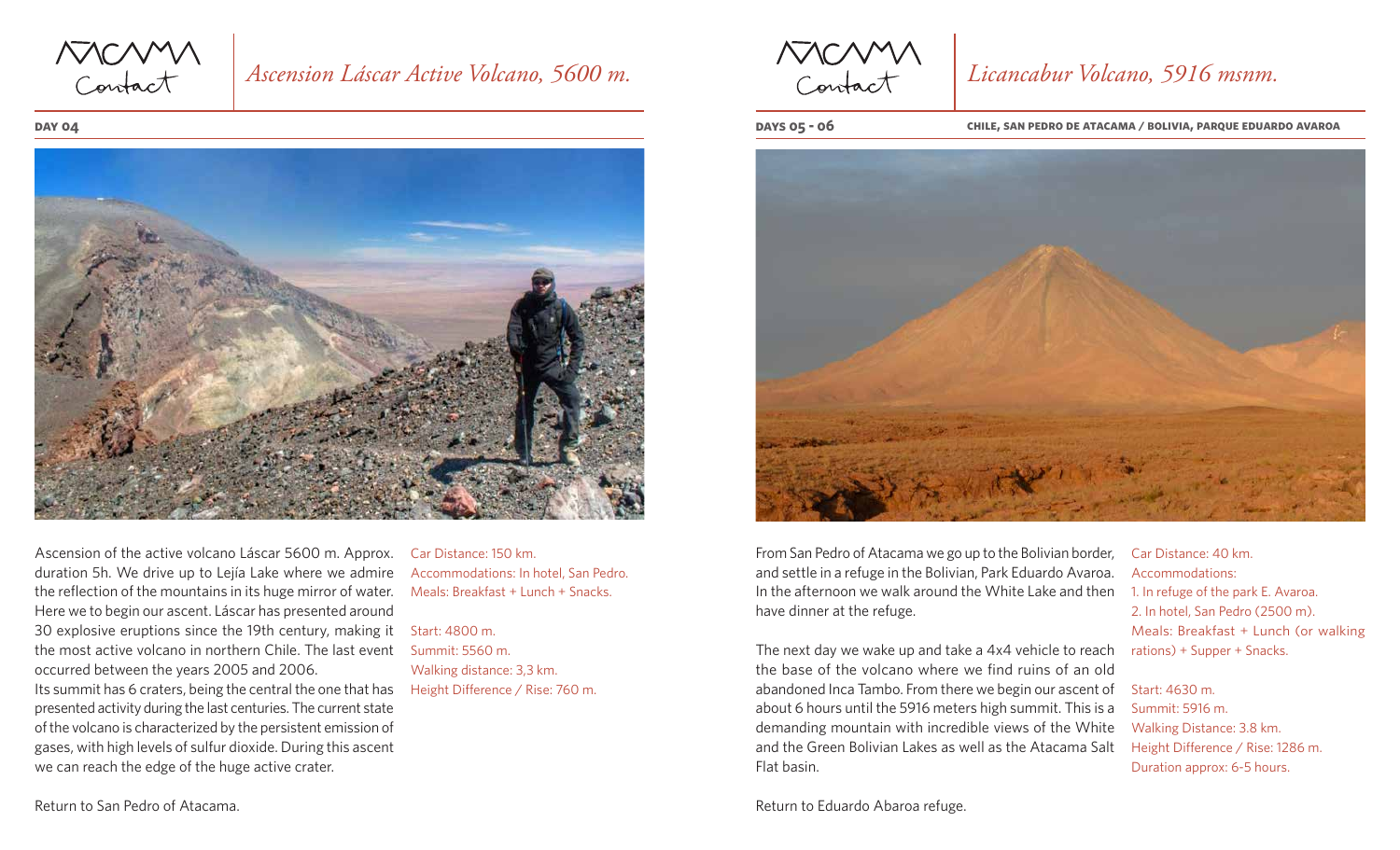





MCMM

## *Eduardo Avaroa a Laguna Colorada*

**day 07 bolivia, national park eduardo avaroa / laguna colorada**

Maximum Altitude: 5000 meters Distance: 87 km. Accommodations: Refuge, Laguna Colorada. Meals: Breakfast + Lunch + Supper.

**HIGHLIGHTS** 

- > National Park Eduardo Abarca
- > Lakes Blanca and Verde
- > Dali's Desert
- > Polques Salt Flat
- > Polques Hot Srings
- > Sol de Mañana Geysers
- > Laguna Colorada

### *09.00 hrs. (Duration 8 hrs)*

We leave go through customs in San Pedro, about 45 minutes away we cross the Bolivian border at Hito Cajón. We'll change cars here as we'll need Bolivian 4x4. We head towards the Eduardo Abarca National Park. We begin by encircling the White Lake, populated by numerous species of birds, such as coots and flamingos. We continue to the Laguna Verde which, due to its composition, does not harbor life, but if we are lucky in the morning we can see the colors changing when the wind rises turning it turquoise green.

Then we'll travel through Dali's Desert where the mountains truly seem to become clocks of sand when as the sediments descend creating large banks of colors that are then carried by the wind painting the landscape. We continue to Polques where we can enjoy a thermal bath in front of a great salt flat, we'll have lunch here.

We drive through the desert ascending up to 5000 meters (16,404 ft.). Here we'll see the Sol de Mañana geysers *(Morning Sun)*, colorful geysers of boiling mud that lie in sedimentary soil, as the bubbles explode they throw away mud particles forming deep pools of different colors. We go down through a great plain where we see a small settlement at one end, we continue to Laguna Colorada that appears with its exotic beauty, we go to a lookout where we can appreciate the true majesty of the lake with its enormous red expanse dotted with boron islands and populated by abundant James flamingos, you can often see on the sides of this lake wild vicuñas and large herds of llamas grazing. We return to the settlement for dinner and sleep.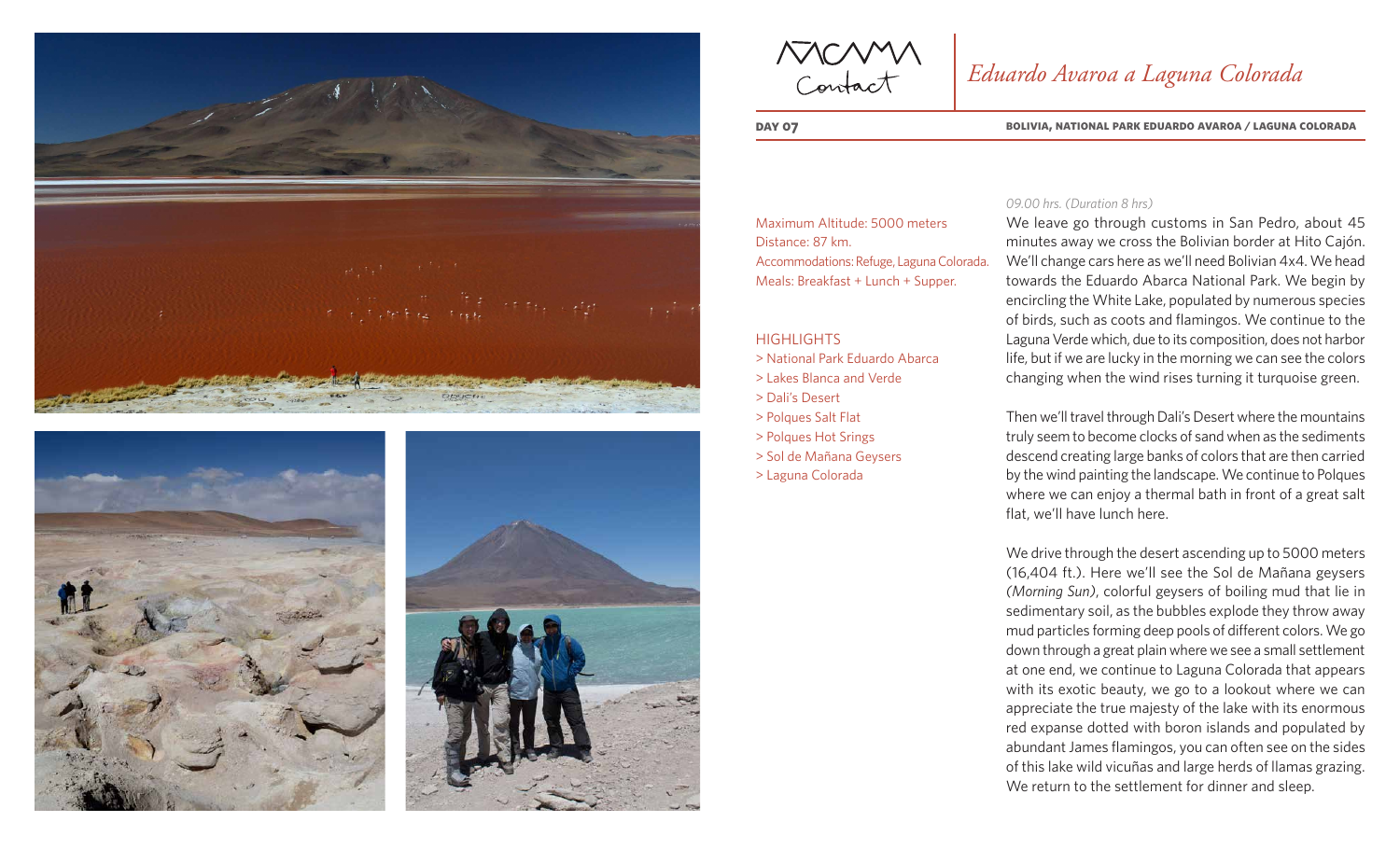MCMM

# *Poblado y Bofedales de Quetena*

**day 08**

**bolivia, laguna colorada / village of quetena day 09**



After breakfast we enter the Altiplano towards the village of Quetena Chico, a place that has little contact with tourism and the modern world. Here the Andean way of life is still intact. In the surroundings there are bofedales or wetlands where the llamas and alpacas graze.

We settle in a hostel and have a walk through the bofedales. We return early for dinner and spend the night in preparation for Uturuncu.

Car Distance: 57 km. Max. Altitude: 4160 m. Accommodations: In Hostel, Quetena. Meals: Breakfast + Lunch + Supper.

### **HIGHLIGHTS**

> Quetena Chico Village > Walk through Bofedales of Quetena.

MCMM

## *Ascencion Uturuncu, 6008 msnm.*

**bolivia, village of quetena / uturuncu / polques**



We leave early in the morning following ancient sulfur mining roads to approach the Uturuncu mountain. We arrive at its base and begin ascension. It's a 4 hour average ascension total 6 hours. From the top we can enjoy a new sight of the Bolivian Altiplano.

We return to the vehicle and go down for lunch in the Summit: 6008 m. wetlands. We continue our way following green canyons and we go to Polques where we spend the night. Here we can enjoy thermal baths.

Car Distance: 92 km. Accommodations: Refuge, Polques. Meals: Breakfast + Lunch (or walking rations) + Supper + Snacks.

#### Start: 5600 m.

Walking Distance: 1 km. Height Difference / Rise: 408 m. Duration approx: 4-6 hours.